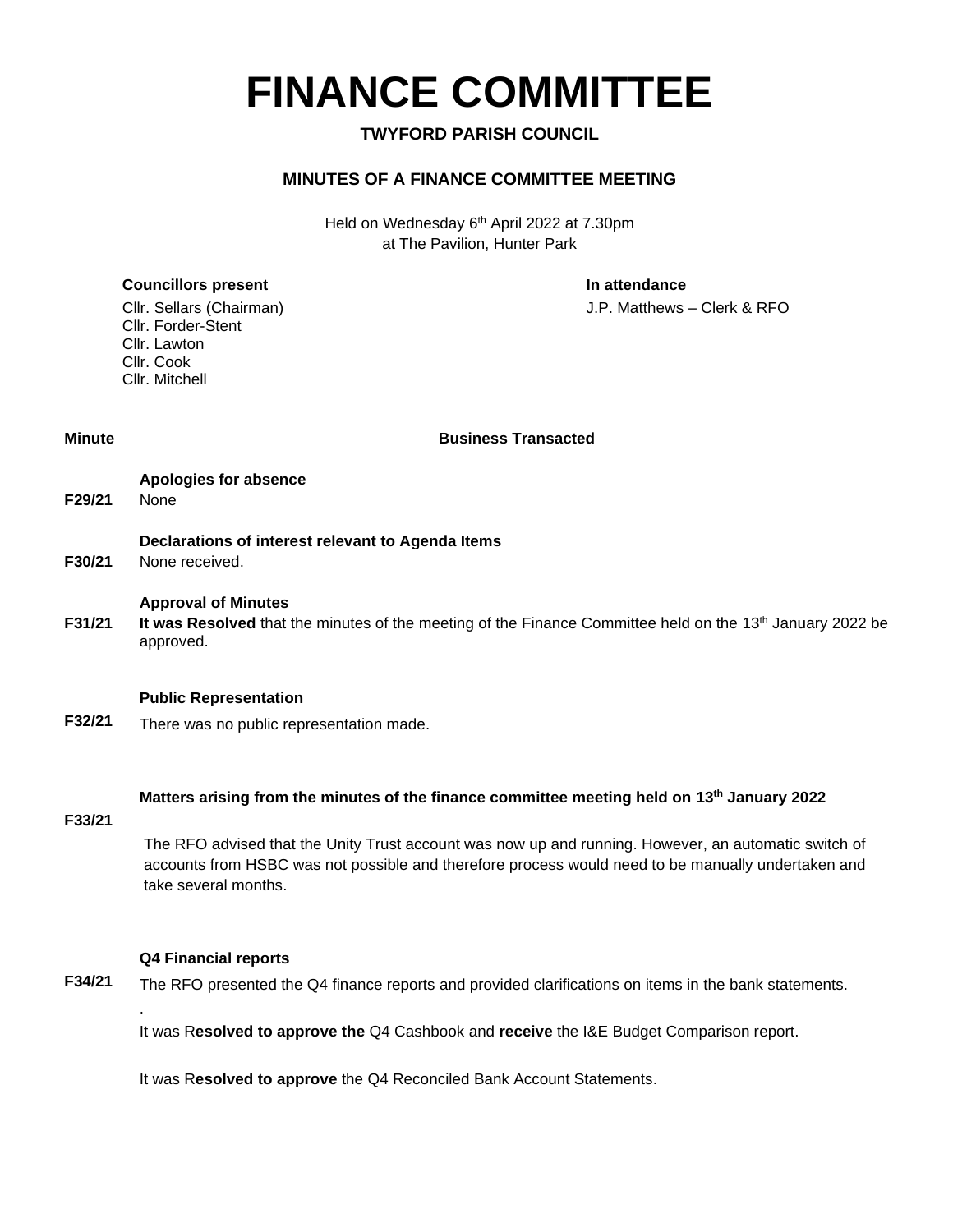#### **Q4 VAT Return**

**F35/21** Members received and considered the Q4 VAT Return.

It was **Resolved to approve** the Q4 VAT return for submission to HMRC.

### **F36/21 Items for consideration on an agenda at a future meeting of the Finance Committee**

• Request for information from HMRC on VAT for purchases of items not owned by the Parish Council

The meeting closed at 7.55pm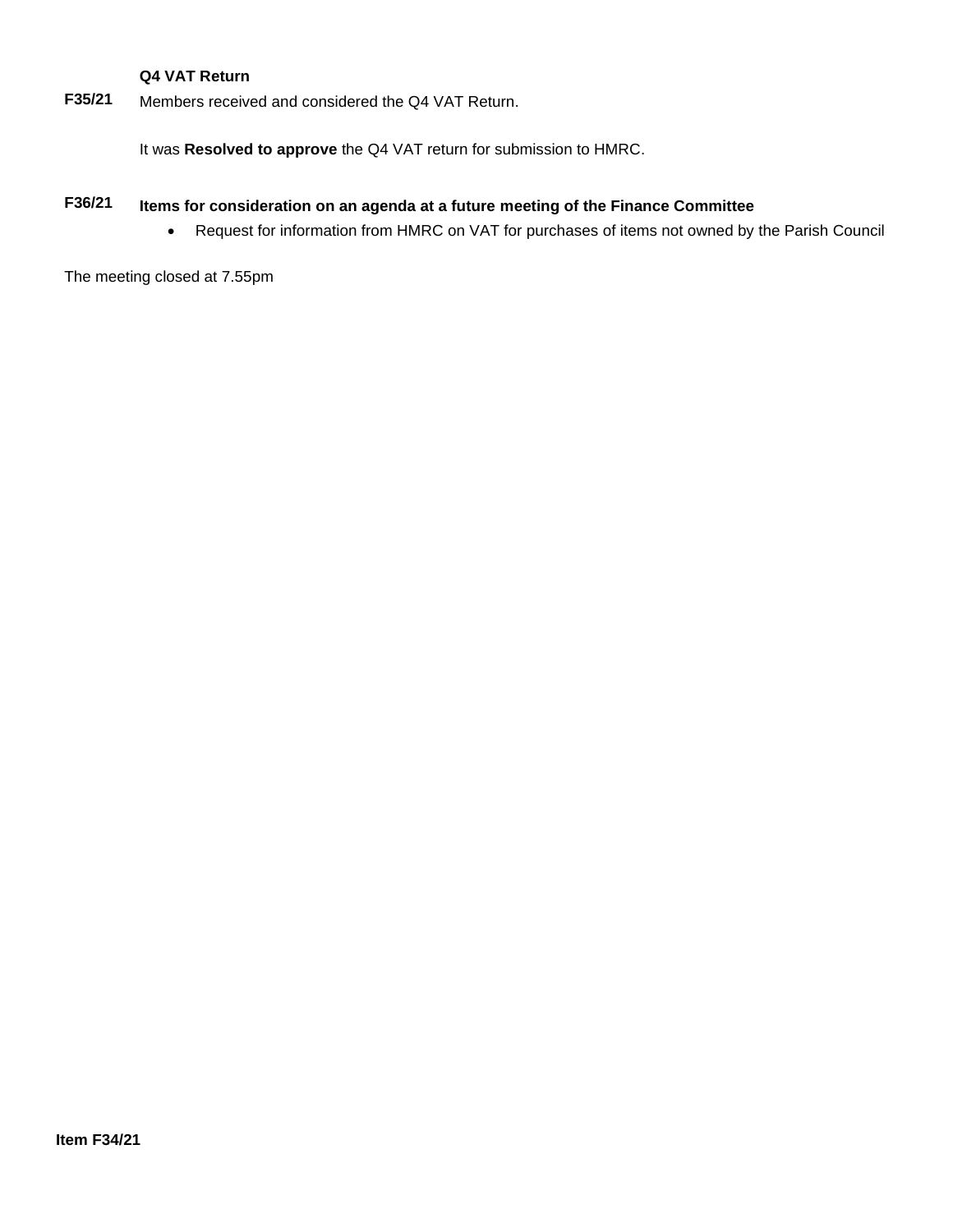## Financial Summary – Q4 Cashbook

Summary of receipts and payments between 01/01/22 and 31/03/22 inclusive. This may include transactions with ledger dates outside this period.

| Balances at start of period |                      |                 |                      |
|-----------------------------|----------------------|-----------------|----------------------|
| <b>Ordinary Accounts</b>    |                      |                 |                      |
| HSBC C/A                    |                      |                 | £3,883.62            |
| <b>HSBC Savings</b>         |                      |                 | £12,790.66           |
| Nationwide                  |                      |                 | £34,057.03           |
| Redwood Savings             |                      |                 | £80,046.09           |
| Unity Trust Bank            |                      |                 | £0.00                |
| Total                       |                      | £130,777.40     |                      |
|                             |                      |                 |                      |
| <b>RECEIPTS</b>             | <b>Net</b>           | Vat             | Gross                |
| Finance<br>Parish Farm      | £8,756.24            | £0.00           | £8,756.24            |
| Recreation & Open Spaces    | £3,321.45<br>£822.04 | £0.00<br>£54.96 | £3,321.45<br>£877.00 |
| <b>Total Receipts</b>       | £12,899.73           | £54.96          | £12,954.69           |
|                             |                      |                 |                      |
| <b>PAYMENTS</b>             | <b>Net</b>           | Vat             | Gross                |
| Finance                     | £9,968.37            | £324.05         | £10,292.42           |
| Parish Farm                 | £952.00              | £190.40         | £1,142.40            |
| Recreation & Open Spaces    | £11,472.64           | £1,945.08       | £13,417.72           |
| Projects                    | £938.50              | £168.90         | £1,107.40            |
| <b>Total Payments</b>       | £23,331.51           | £2,628.43       | £25,959.94           |
| <b>Closing Balances</b>     |                      |                 |                      |
| <b>Ordinary Accounts</b>    |                      |                 |                      |

| HSBC C/A            | £1,575.76   |
|---------------------|-------------|
| <b>HSBC Savings</b> | £0.82       |
| Nationwide          | £34.061.24  |
| Redwood Savings     | £80,203.52  |
| Unity Trust Bank    | £1,930.81   |
| Total               | £117,772.15 |
|                     |             |

Uncleared and Unpresented effects